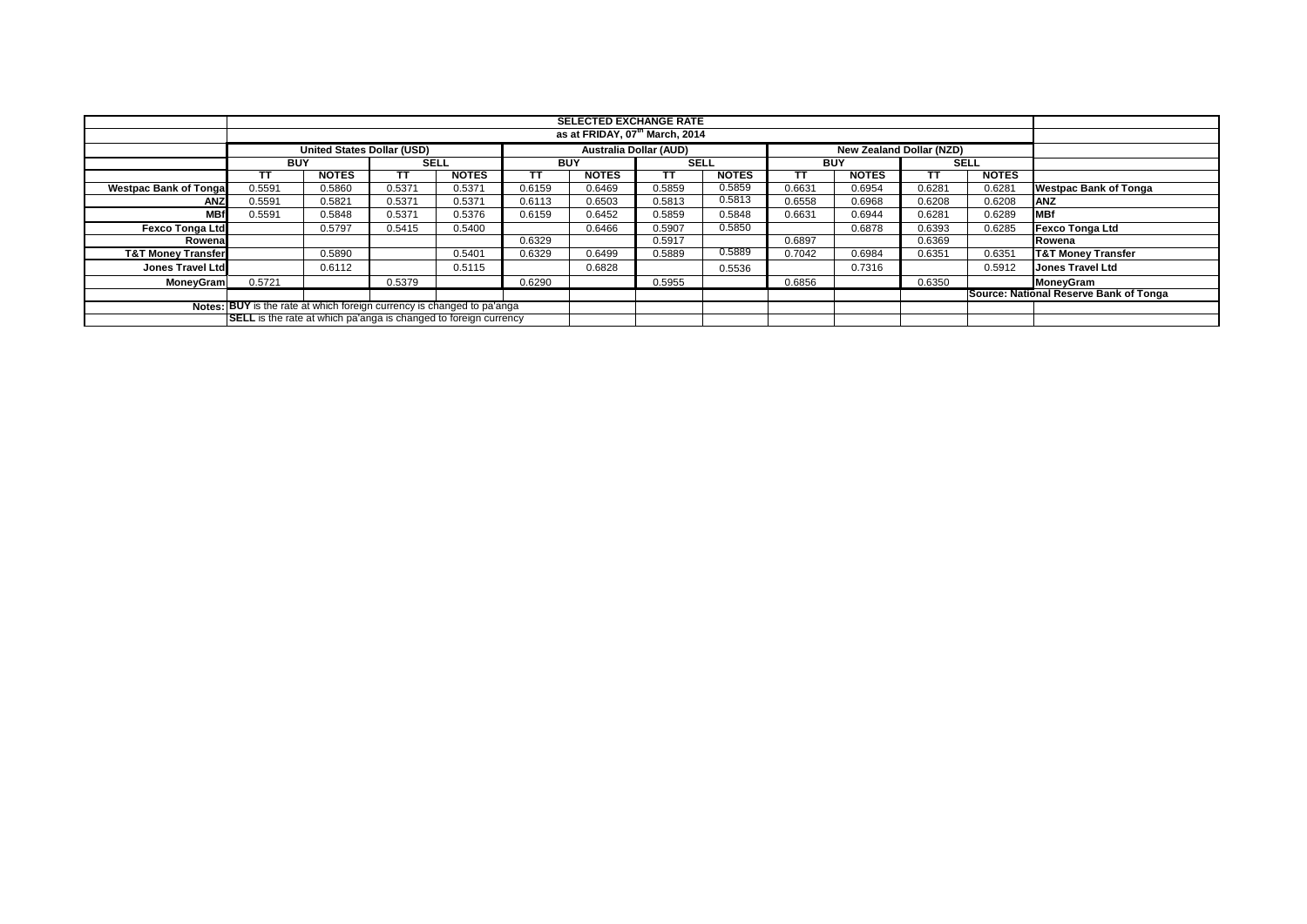|                               |                                                                                         |              |             |              |            | <b>SELECTED EXCHANGE RATE</b>              |             |              |            |              |           |              |                                        |  |  |  |  |  |  |
|-------------------------------|-----------------------------------------------------------------------------------------|--------------|-------------|--------------|------------|--------------------------------------------|-------------|--------------|------------|--------------|-----------|--------------|----------------------------------------|--|--|--|--|--|--|
|                               |                                                                                         |              |             |              |            | as at FRIDAY, 14 <sup>th</sup> March, 2014 |             |              |            |              |           |              |                                        |  |  |  |  |  |  |
|                               | United States Dollar (USD)<br>Australia Dollar (AUD)<br><b>New Zealand Dollar (NZD)</b> |              |             |              |            |                                            |             |              |            |              |           |              |                                        |  |  |  |  |  |  |
|                               | <b>BUY</b>                                                                              |              | <b>SELL</b> |              | <b>BUY</b> |                                            | <b>SELL</b> |              | <b>BUY</b> |              |           | <b>SELL</b>  |                                        |  |  |  |  |  |  |
|                               | TT                                                                                      | <b>NOTES</b> | TT.         | <b>NOTES</b> | TT         | <b>NOTES</b>                               | TT          | <b>NOTES</b> | ТT         | <b>NOTES</b> | <b>TT</b> | <b>NOTES</b> |                                        |  |  |  |  |  |  |
| <b>Westpac Bank of Tongal</b> | 0.5594                                                                                  | 0.5863       | 0.5374      | 0.5374       | 0.6215     | 0.6525                                     | 0.5915      | 0.5915       | 0.6594     | 0.6917       | 0.6244    | 0.6244       | <b>Westpac Bank of Tonga</b>           |  |  |  |  |  |  |
| <b>ANZ</b>                    | 0.5594                                                                                  | 0.5824       | 0.5374      | 0.5374       | 0.6163     | 0.6553                                     | 0.5863      | 0.5863       | 0.6519     | 0.6929       | 0.6169    | 0.6169       | <b>ANZ</b>                             |  |  |  |  |  |  |
| <b>MBf</b>                    | 0.5594                                                                                  | 0.5848       | 0.5374      | 0.5376       | 0.6215     | 0.6536                                     | 0.5915      | 0.5917       | 0.6594     | 0.6897       | 0.6244    | 0.6250       | <b>IMBf</b>                            |  |  |  |  |  |  |
| <b>Fexco Tonga Ltd</b>        |                                                                                         | 0.5801       | 0.5443      | 0.5403       |            | 0.6518                                     | 0.5970      | 0.5898       |            | 0.6837       | 0.6376    | 0.6248       | <b>Fexco Tonga Ltd</b>                 |  |  |  |  |  |  |
| Rowena                        |                                                                                         |              |             |              | 0.6494     |                                            | 0.5988      |              | 0.6897     |              | 0.6329    |              | Rowena                                 |  |  |  |  |  |  |
| <b>T&amp;T Money Transfer</b> |                                                                                         | 0.5893       |             | 0.5404       | 0.6369     | 0.6555                                     | 0.5945      | 0.5945       | 0.7042     | 0.6947       | 0.6359    | 0.6344       | <b>T&amp;T Money Transfer</b>          |  |  |  |  |  |  |
| Melie Mei Langi               |                                                                                         | 0.5917       | 0.5291      |              |            | 0.6623                                     | 0.5848      |              |            | 0.7042       | 0.6211    |              | <b>Melie Mei Langi</b>                 |  |  |  |  |  |  |
| <b>Jones Travel Ltd</b>       |                                                                                         | 0.6115       |             | 0.5118       |            | 0.6881                                     |             | 0.5584       |            | 0.7275       |           | 0.5875       | <b>Jones Travel Ltd</b>                |  |  |  |  |  |  |
| <b>MoneyGram</b>              | 0.5721                                                                                  |              | 0.5379      |              | 0.6299     |                                            | 0.5963      |              | 0.6784     |              | 0.6283    |              | MoneyGram                              |  |  |  |  |  |  |
|                               |                                                                                         |              |             |              |            |                                            |             |              |            |              |           |              | Source: National Reserve Bank of Tonga |  |  |  |  |  |  |
|                               | Notes: BUY is the rate at which foreign currency is changed to pa'anga                  |              |             |              |            |                                            |             |              |            |              |           |              |                                        |  |  |  |  |  |  |
|                               | <b>SELL</b> is the rate at which pa'anga is changed to foreign currency                 |              |             |              |            |                                            |             |              |            |              |           |              |                                        |  |  |  |  |  |  |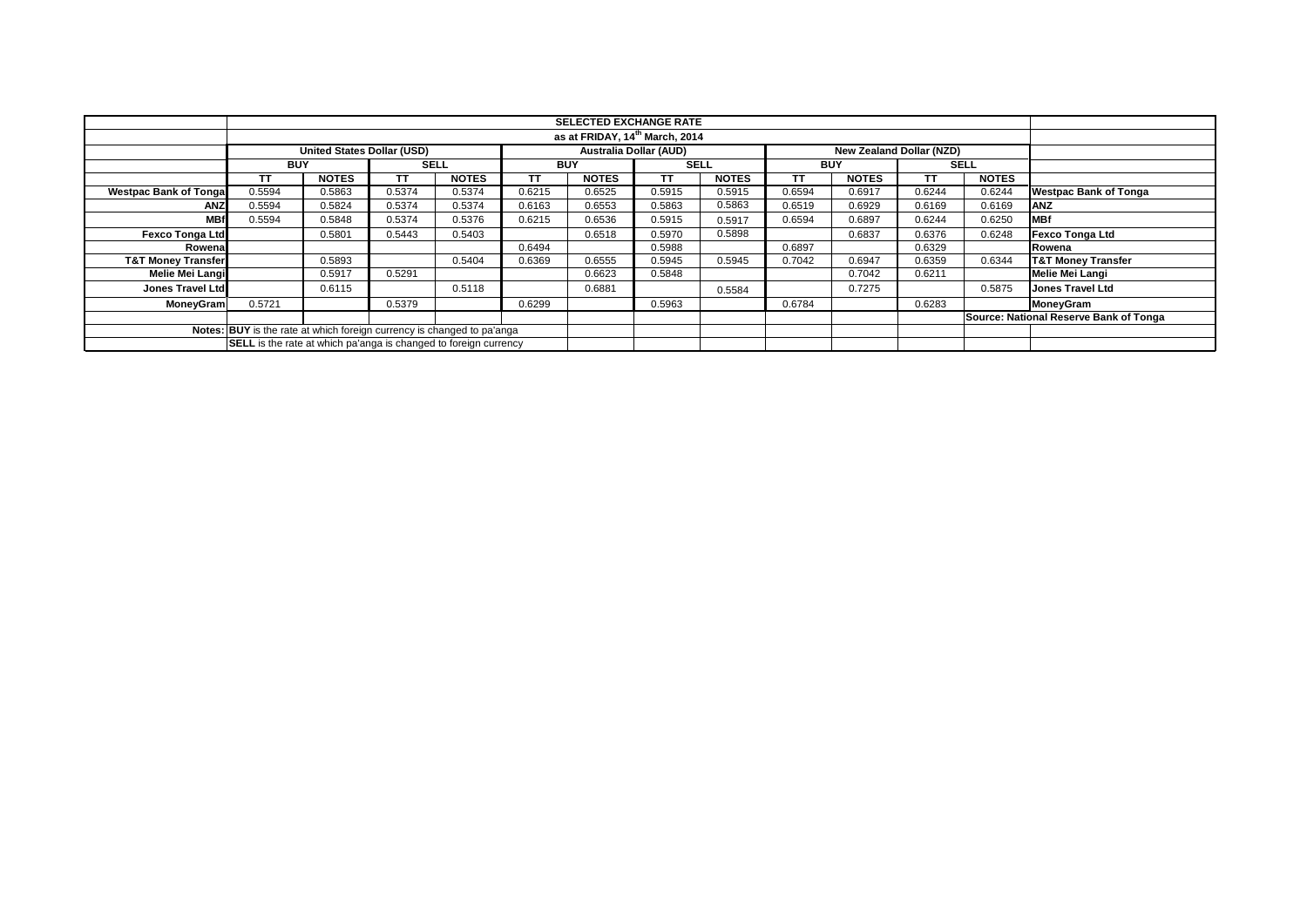|                               |                                                                        |                                                                                         |             |              |            | <b>SELECTED EXCHANGE RATE</b>              |             |              |            |              |           |              |                                        |
|-------------------------------|------------------------------------------------------------------------|-----------------------------------------------------------------------------------------|-------------|--------------|------------|--------------------------------------------|-------------|--------------|------------|--------------|-----------|--------------|----------------------------------------|
|                               |                                                                        |                                                                                         |             |              |            | as at FRIDAY, 21 <sup>st</sup> March, 2014 |             |              |            |              |           |              |                                        |
|                               |                                                                        | Australia Dollar (AUD)<br>United States Dollar (USD)<br><b>New Zealand Dollar (NZD)</b> |             |              |            |                                            |             |              |            |              |           |              |                                        |
|                               | <b>BUY</b>                                                             |                                                                                         | <b>SELL</b> |              | <b>BUY</b> |                                            | <b>SELL</b> |              | <b>BUY</b> |              |           | <b>SELL</b>  |                                        |
|                               | TT                                                                     | <b>NOTES</b>                                                                            | TT.         | <b>NOTES</b> | TT         | <b>NOTES</b>                               | TT          | <b>NOTES</b> | ТT         | <b>NOTES</b> | <b>TT</b> | <b>NOTES</b> |                                        |
| <b>Westpac Bank of Tongal</b> | 0.5595                                                                 | 0.5864                                                                                  | 0.5375      | 0.5375       | 0.6203     | 0.6513                                     | 0.5903      | 0.5903       | 0.6597     | 0.6920       | 0.6247    | 0.6247       | <b>Westpac Bank of Tonga</b>           |
| <b>ANZ</b>                    | 0.5595                                                                 | 0.5825                                                                                  | 0.5375      | 0.5375       | 0.6156     | 0.6546                                     | 0.5856      | 0.5856       | 0.6526     | 0.6936       | 0.6176    | 0.6176       | <b>ANZ</b>                             |
| <b>MBf</b>                    | 0.5595                                                                 | 0.5848                                                                                  | 0.5375      | 0.5376       | 0.6203     | 0.6494                                     | 0.5903      | 0.5917       | 0.6597     | 0.6897       | 0.6247    | 0.6250       | <b>IMBf</b>                            |
| <b>Fexco Tonga Ltd</b>        |                                                                        | 0.5802                                                                                  | 0.5446      | 0.5404       |            | 0.6511                                     | 0.5971      | 0.5891       |            | 0.6844       | 0.6387    | 0.6254       | <b>Fexco Tonga Ltd</b>                 |
| Rowena                        |                                                                        |                                                                                         |             |              | 0.6250     |                                            | 0.5988      |              | 0.6667     |              | 0.6329    |              | Rowena                                 |
| <b>T&amp;T Money Transfer</b> |                                                                        | 0.5894                                                                                  |             | 0.5405       | 0.6369     | 0.6539                                     | 0.5933      | 0.5933       | 0.6993     | 0.6950       | 0.6359    | 0.6297       | <b>T&amp;T Money Transfer</b>          |
| Melie Mei Langi               |                                                                        | 0.5917                                                                                  | 0.5319      |              |            | 0.6579                                     | 0.5882      |              |            | 0.6993       | 0.6211    |              | <b>Melie Mei Langi</b>                 |
| <b>Jones Travel Ltd</b>       |                                                                        | 0.6116                                                                                  |             | 0.5119       |            | 0.6873                                     |             | 0.5577       |            | 0.7283       |           | 0.5882       | <b>Jones Travel Ltd</b>                |
| <b>MoneyGram</b>              | 0.5730                                                                 |                                                                                         | 0.5387      |              | 0.6334     |                                            | 0.5996      |              | 0.6821     |              | 0.6317    |              | MoneyGram                              |
|                               |                                                                        |                                                                                         |             |              |            |                                            |             |              |            |              |           |              | Source: National Reserve Bank of Tonga |
|                               | Notes: BUY is the rate at which foreign currency is changed to pa'anga |                                                                                         |             |              |            |                                            |             |              |            |              |           |              |                                        |
|                               | SELL is the rate at which pa'anga is changed to foreign currency       |                                                                                         |             |              |            |                                            |             |              |            |              |           |              |                                        |